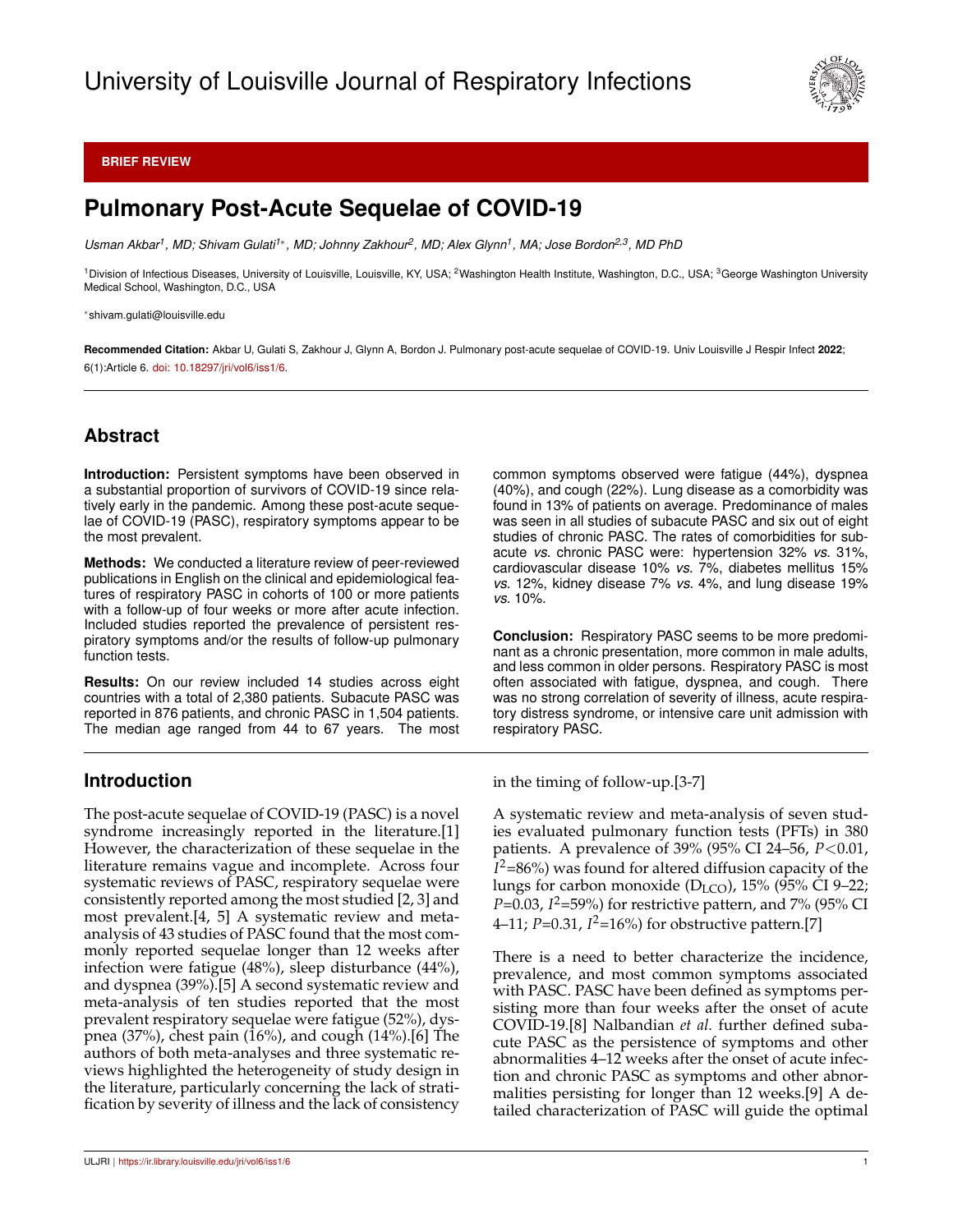

diagnosis and management of patients suffering from this health condition. The objective of the review was to examine peer-reviewed publications to characterize the respiratory sequelae of patients with a prior diagnosis of SARS-CoV2 infection, in particular those with community-acquired pneumonia (CAP).

## **Methods**

### *Database Search Strategy*

We conducted a search of the PubMed database using terms such as "post-acute sequelae of COVID-19", "post-acute COVID-19 syndrome", "post-COVID syndrome", "long COVID", and "COVID-19 sequelae" in combination with "lung", "pulmonary", and "respiratory".

#### *Inclusion Criteria*

Peer-reviewed prospective and retrospective studies in English of patients with SARS-CoV-2 infection with follow-up after hospital discharge were included. Prospective studies and studies with a specific focus on the pulmonary sequelae of SARS-CoV-2 CAP were prioritized. Studies were selected if they included more than 100 participants. Following the definitions provided by Nalbandian *et al.* [9], the length of patient follow-up was categorized as follows:

**Subacute PASC:** symptoms and abnormalities present from 4 to 12 weeks beyond acute COVID-19.

**Chronic PASC:** symptoms and abnormalities persisting or present beyond 12 weeks of the onset of acute COVID-19.

Day 0 of either symptom onset, hospital admission, or hospital discharge and either the mean or median were used to report length of follow-up in a given study. If multiple day 0s were reported within a single study, symptom onset was preferred in accordance with the definitions provided by Nalbandian *et al.*[9]

#### *Exclusion Criteria*

Non-peer-reviewed studies and studies of patients without SARS-CoV-2 infection were excluded. Any studies with fewer than 100 participants or follow-up of less than four weeks post-infection were excluded from this review.

#### *Assessment of Findings*

Weighted mean average frequencies of dichotomous variables were calculated from summary statistics reported in the included studies. Due to the variety of summary statistics used to report continuous variables—median *vs.* mean averages, interquartile ranges *vs.* standard deviations, and raw values *vs.* proportions of expected values—accurate statistical comparisons were not possible. All analysis was performed using R version 4.0.3 (R Foundation for Statistical Computing, Vienna, Austria).

## **Results**

A total of 14 studies fulfilled the inclusion and exclusion criteria.[10-23] The selected studies were either retrospective or case series and comprised four from the United Kingdom (29%), three from Italy (21%), two from Spain (14%), and one each from Belgium, Canada, China, France, and Mexico (7% each). Six studies fulfilled the criteria for subacute PASC, and eight studies fulfilled the criteria for chronic PASC (**Figure 1**). Arnold *et al.* reported follow-up a median 83 days after hospital admission, but 90 days after symptom onset.[11]

The total patient count for all studies was 2,380. Overall, the average (mean or median) age ranged from 44 to 67 years old. Males made up a higher proportion of participants than females in 12 out of 14 studies that reported the sex distribution (**Table 1**). Among the studies that provided the data, the three most common symptoms were fatigue (44%), dyspnea (40%), and cough (22%).

The findings of patients with subacute and chronic PASC are shown in **Tables 2** and **3**, respectively. The total patient counts for subacute and chronic PASC were 876 and 1,504, respectively. The average (mean or median) age in subacute cohorts ranged 47–67 years and 44–63.2 years in chronic cohorts. Males made up a higher proportion of participants than females in all of the subacute PASC studies (**Table 2**) and in six out of eight chronic PASC studies. In all studies of chronic PASC that reported smoking status, nonsmokers formed the majority of participants. The weighted mean percentages of reported comorbidities for subacute *vs.* chronic PASC were as follows: hypertension 32% *vs.* 31%, cardiovascular disease 10% *vs.* 7%, diabetes mellitus 15% *vs.* 12%, kidney disease 7% *vs.* 4%, and lung disease 19 *vs.* 10%. The three most common respiratory symptoms of subacute PASC were fatigue (49%), dyspnea (38%), and chest pain (23%), and of chronic PASC were dyspnea (41%), fatigue (40%), and cough (21%).

Studies that included pulmonary function tests (PFTs), lung computed tomography (CT) scans, and assessments of functional impairment are shown in **Table 4**. In this particular subset of studies, average patient age ranged from 47 to 67 years, with six of seven studies having a predominantly male cohort. The highest frequency of lung disease as a comorbidity was 19%. Overall, the proportion of patients with severe illness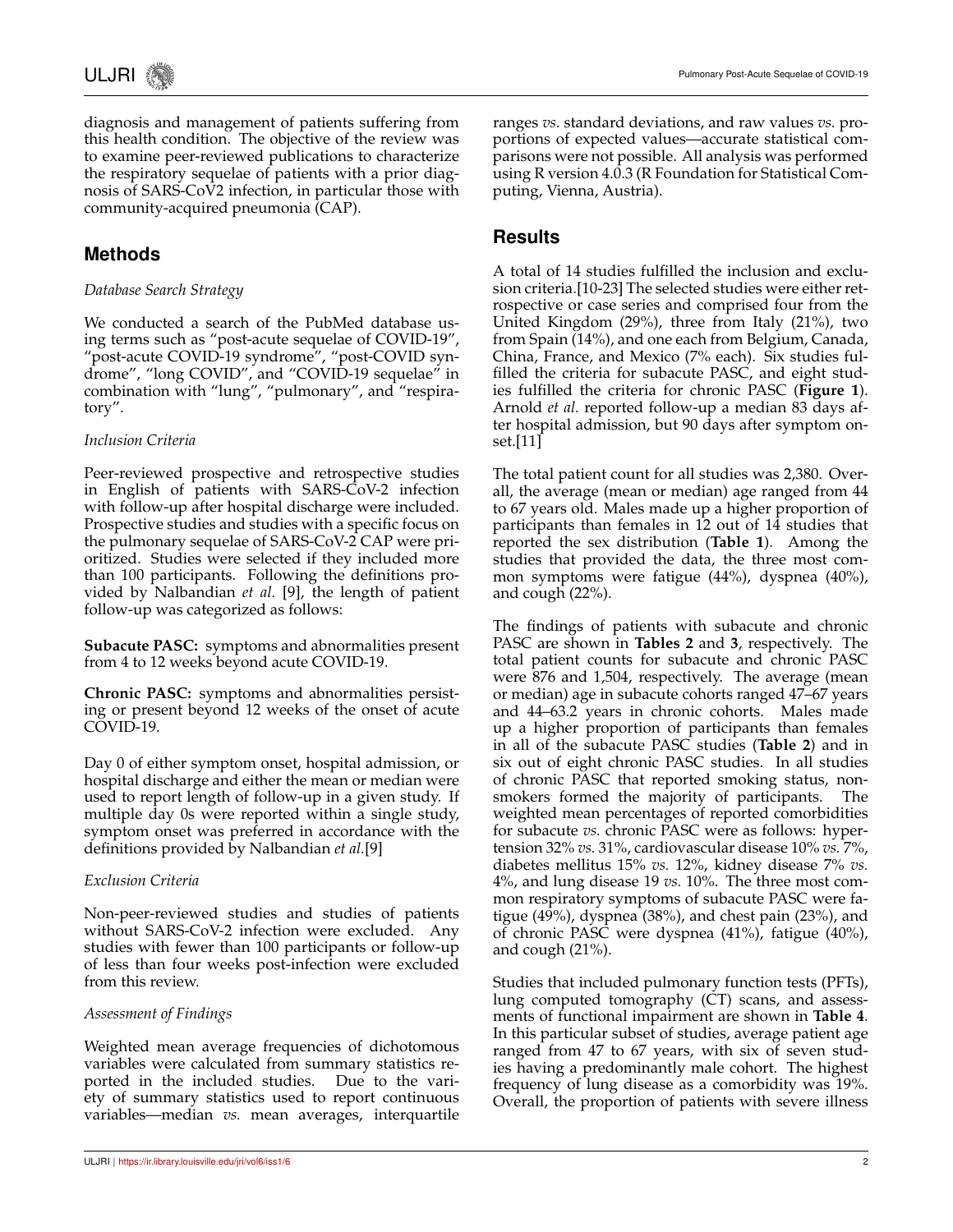

**Figure 1.** Length of follow-up for all included studies. While several studies reported ranges crossing the 12-week threshold, only one (Arnold *et al.*) reported multiple averages falling on either side of the 12-week threshold. In accordance with the definitions given by Nalbandian *et al.*, the measurement from symptom onset was preferred, and the study was considered chronic. Overall, either time of onset of symptoms, time of hospital admission, or time of hospital discharge was considered as day 0, as reported by different studies.

and/or who were admitted to the ICU was 22% or lower, excluding Wu *et al.*, whose cohort was entirely composed of ICU patients. The most common symptoms reported in these studies were dyspnea (31%), fatigue (30%), chest pain (11%), and cough (11%). The rate of  $D_{LCO}$  <80% ranged from 25% to 55%, and only one study reported a marginal airway obstruction (FEV1/FVC 0.789). Abnormal CT of the lungs was reported in 24% to 78% of patients.

## **Discussion**

Our review of respiratory PASC revealed that the majority of participants were male, in accordance with the findings of three systematic reviews that reported total participants by sex.[3, 6, 7] However, a fourth systematic review with a participant total greater than the former three combined was split 40% male and 60% female.[5] Other reviews have found PASC to be more common in females.[24, 25] García-Abellán et al. found that female sex was associated with 2.41 times greater odds than male sex of persistent symptoms at six months, although at two months, the association was not statistically significant.[26] It is possible that males are more likely to be enrolled in studies of PASC and less likely to be diagnosed with the condition.

By weighted arithmetic mean, the prevalence of respiratory sequelae at subacute follow-up was: fatigue 49%, dyspnea 38%, and chest pain 23%; at chronic follow-up: dyspnea 41%, fatigue 40%, and cough 21%. Cares-Marambio *et al.* similarly found prevalence of fatigue 52%, dyspnea 37%, chest pain 16%, and cough 14%.[6] Willi *et al.* reported fatigue prevalence ranging 39–73% and dyspnea 39–74%.[27] The persistent dyspnea may reflect chronic lung inflammation and fibrosis resulting in fatigue, similar to advanced interstitial lung fibrosis.

By weighted arithmetic mean, about 13% of patients had a history of lung disease, and 15% were admitted to the ICU. Hypertension, cardiovascular disease, diabetes mellitus, kidney disease, and lung disease were slightly less prevalent among patients with chronic PASC compared to those with subacute PASC. These findings suggest that these comorbidities may not be predictors of chronic PASC. We also found no evidence that the severity of acute disease correlates with the incidence of subacute or chronic sequelae.

We did an analysis of studies that included PFTs, lung CT, and assessment of the functional impairment of patients with PASC. The rate of  $D<sub>CO</sub> < 80\%$  ranged from 25% to 55%, and the rate of abnormal CT of the lungs ranged from 24% to 78%. Overall, PASC does not seem to correlate with the severity of acute illness; therefore, factors other than ARDS and cytokine storm may be the cause of the symptoms and laboratory abnormalities.

The pathogenesis of pulmonary PASC is not yet well understood. Proposed mechanisms include diffuse alveolar epithelium destruction formation of hyaline membrane, capillary bleeding, fibrosis of alveolar septum, and proliferation and pulmonary consolidation.[28] There is also a suggested mechanism of extensive injury to alveolar epithelial cells and subsequent remodeling, which causes lung fibrosis or can cause pulmonary hypertension.[29] A prospective observational study reported that serum troponin-I levels dur-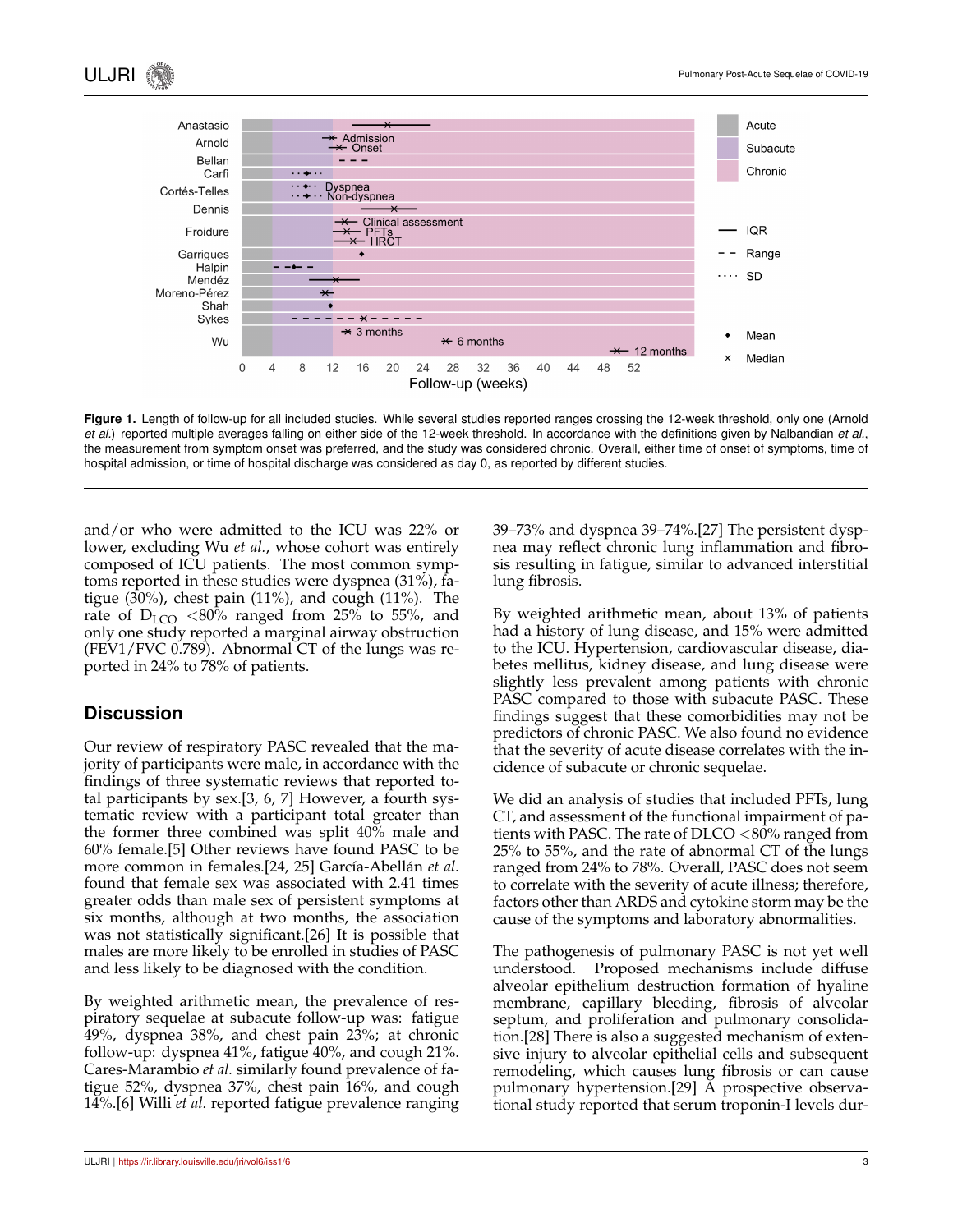|                                                |                | All included studies |            |                | Subacute PASC |            |                | Chronic PASC |            |
|------------------------------------------------|----------------|----------------------|------------|----------------|---------------|------------|----------------|--------------|------------|
|                                                | <b>Studies</b> | Participants         | <b>WAM</b> | <b>Studies</b> | Participants  | <b>WAM</b> | <b>Studies</b> | Participants | <b>WAM</b> |
| <b>Baseline characteristics</b>                |                |                      |            |                |               |            |                |              |            |
| Male                                           | 14             | 2,380                | 55%        | 6              | 876           | 58%        | 8              | 1,504        | 53%        |
| Female                                         | 14             | 2,380                | 45%        | 6              | 876           | 42%        | 8              | 1,504        | 47%        |
| Smoker                                         | 10             | 1,773                | 35%        | 3              | 389           | 36%        | 7              | 1,384        | 34%        |
| Non-smoker                                     | 10             | 1,773                | 65%        | 3              | 389           | 64%        | 7              | 1,384        | 66%        |
| <b>Comorbidities</b>                           |                |                      |            |                |               |            |                |              |            |
| Hypertension                                   | 14             | 2,380                | 31%        | 6              | 876           | 32%        | 8              | 1,504        | 31%        |
| <b>CVD</b>                                     | 8              | 1,443                | 8%         | 3              | 431           | 10%        | 5              | 1,012        | 7%         |
| Diabetes mellitus                              | 14             | 2,380                | 13%        | 6              | 876           | 15%        | 8              | 1,504        | 12%        |
| Kidney disease                                 | 9              | 1,462                | 4%         | 4              | 413           | 7%         | 5              | 1,049        | 4%         |
| Lung disease                                   | 7              | 1,258                | 13%        | 3              | 447           | 19%        | 4              | 811          | 10%        |
| <b>Hospitalization features</b>                |                |                      |            |                |               |            |                |              |            |
| Pneumonia                                      | 5              | 1,016                | 75%        | 2              | 420           | 78%        | 3              | 596          | 74%        |
| Oxygen therapy                                 | 9              | 1,304                | 64%        | 4              | 412           | 53%        | 5              | 892          | 69%        |
| NIV                                            | 7              | 867                  | 35%        | 4              | 412           | 25%        | 3              | 455          | 44%        |
| Invasive ventilation                           | 8              | 1,113                | 8%         | 3              | 302           | 7%         | 5              | 811          | 8%         |
| Persistent respiratory symptom(s) at follow-up |                |                      |            |                |               |            |                |              |            |
| Dyspnea                                        | 16             | 2,414                | 40%        | 6              | 876           | 38%        | 10             | 1,538        | 41%        |
| Cough                                          | 10             | 1,839                | 22%        | 4              | 633           | 22%        | 6              | 1,206        | 21%        |
| Chest pain                                     | 9              | 1,645                | 21%        | 3              | 439           | 23%        | 6              | 1,206        | 20%        |
| Fatigue                                        | 11             | 2,022                | 44%        | 5              | 816           | 49%        | 6              | 1,206        | 40%        |
| ICU                                            | 9              | 1,583                | 15%        | 3              | 520           | 14%        | 6              | 1,063        | 16%        |

**Table 1.** Summary averages of dichotomous variables across all included studies.

**Abbreviations:** CVD, cardiovascular disease; ICU, intensive care unit; NIV, non-invasive ventilation; WAM, weighted arithmetic mean.

ing acute illness were significantly associated with the onset of fatigue after discharge at three months' followup of 76 patients.[30] Baig *et al.* proposed that persistent oxidative stress and inflammation lead to weak immunological response from the host and therefore incomplete viral eradication.[31] For symptoms such as breathlessness and chest pain, SARS-CoV-2 has been indicated to cause deconditioning, hypovolemia, and immune-mediated autonomic system injury.[32]

Our review is limited due to the data quality of the best publications available. It is unlikely that our results are comprehensive or precisely representative of available evidence regarding pulmonary PASC complications. Heterogeneity in study design precluded precise statistical comparisons between the findings of different studies, even after studies were excluded that did not report the frequency of pulmonary sequelae or followup PFT results. The distinction between subacute (4– 12 weeks after acute infection) and chronic ( $\geq$ 12 weeks after acute infection) was useful, but it was not always possible to distinguish studies precisely because follow-up was measured from different points (symptom onset, hospital admission, hospital discharge, *etc.*) and reported using different summary statistics (median and interquartile range, mean and standard deviation, etc.) in different studies. Additionally, some studies did not report summary statistics for their entire cohort, providing only subgroup analyses or the results of regression analyses.

In conclusion, respiratory PASC is characterized predominantly by a chronic presentation that is more common in male adults but less common in older persons. Respiratory PASC is most often associated with fatigue, dyspnea, and cough. There was no strong correlation of severity of illness, ARDS, or ICU admission with respiratory PASC.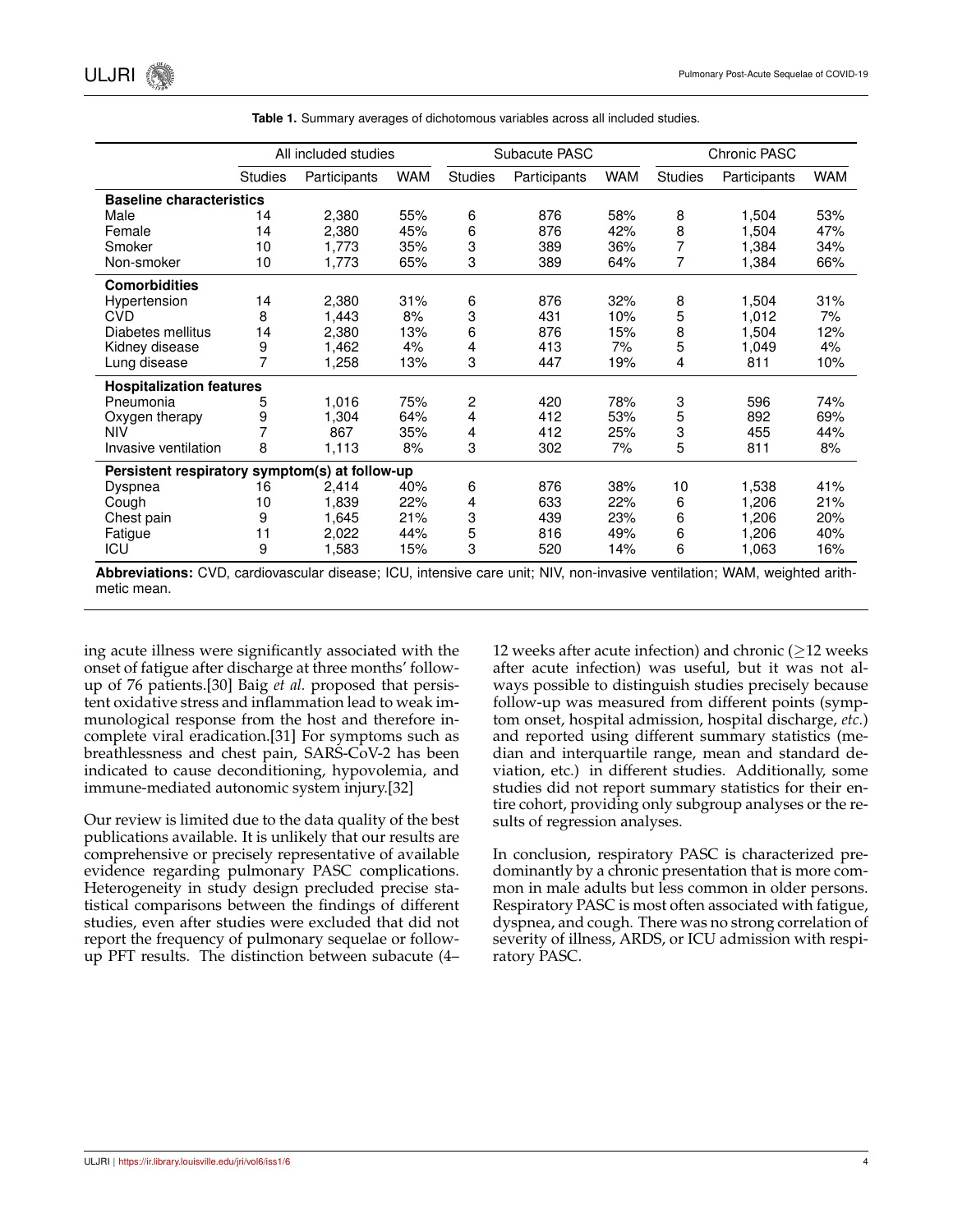|                                                | Halpin<br>$(n=100)$                           | Carfi<br>$(n=143)$    | Cortes-Telles<br>$(n=186)$                           | Moreno-Pèrez<br>$(n=277)$ | Shah<br>$(n=60)$           | Arnold<br>$(n=110)$                                    |
|------------------------------------------------|-----------------------------------------------|-----------------------|------------------------------------------------------|---------------------------|----------------------------|--------------------------------------------------------|
| Follow-up                                      | 48 (29-71) <sup>a</sup>                       | $60 + 13.6$           | $59 \pm 13^b$<br>$60\pm14^e$                         | 77 [72-85]                | 81.9 <sup>c</sup>          | 83 [74-88] <sup>d</sup><br>$90 [80 - 97]$ <sup>f</sup> |
| <b>Baseline characteristics</b>                |                                               |                       |                                                      |                           |                            |                                                        |
| Age                                            | 70.5 (20-93) <sup>g</sup><br>58.5 $(34-84)^h$ | $56.5 \pm 14.6$       | $47 + 13$                                            | 56.0 [42.0-67.5]          | 67 [54-74]                 | 60 [46-73]                                             |
| Male                                           | 54 (54)                                       | 90(62.9)              | 61%                                                  | 146 (52.7)                | 41 (68)                    | 68 (62)                                                |
| Female                                         | 46 (46)                                       | 53(37.1)              | 39%                                                  | 131 (47.3)                | 19 (32)                    | 42 (38)                                                |
| Active smokers<br>Previous smokers             |                                               | 15(10.5)<br>65 (45.4) | 20%                                                  |                           | 23 (38)                    |                                                        |
| Non-smokers                                    |                                               | 63(44.1)              | 80%                                                  |                           | 37(62)                     |                                                        |
| <b>Comorbidities</b>                           |                                               |                       |                                                      |                           |                            |                                                        |
| Hypertension                                   | 41 (41)                                       | 50 (35.0)             | 20%                                                  | 101 (36.5)                | 21 (35)                    | 27(25)                                                 |
| Cardiovascular disease                         |                                               |                       |                                                      | 18 $(6.9)^{i}$            | $6(10)^j$                  | 20 $(18)^k$                                            |
| Diabetes mellitus                              | 29 (29)                                       | 10(7.0)               | 16%                                                  | 32(11.6)                  | 13 (22)                    | 19 (17)                                                |
| Kidney disease<br>Lung disease                 | 15(15)                                        | $2(2.1)^{1}$          |                                                      | 50(18.1)                  | 4(7)<br>8(13)              | $7(6)^m$<br>28 (25)                                    |
| <b>Hospitalization features</b>                |                                               |                       |                                                      |                           |                            |                                                        |
| Pneumonia                                      |                                               | 104 (72.7)            |                                                      | 223 (80.5)                |                            |                                                        |
| Oxygen therapy                                 | 78 (78)                                       | 77 (53.8)             |                                                      |                           | 46 (78) <sup>n</sup>       | 18 (16)                                                |
| <b>NIV</b>                                     | 30(30)                                        | 21(14.7)              |                                                      |                           | 34 $(58)^n$                | 16 (15)                                                |
| Invasive ventilation<br>ICU                    | 1(1)<br>32 (32)                               | 7(4.9)<br>18 (12.6)   |                                                      | 24(8.7)                   | 12 $(20)^n$                |                                                        |
|                                                |                                               |                       |                                                      |                           |                            |                                                        |
| Persistent respiratory symptom(s) at follow-up |                                               |                       |                                                      |                           |                            |                                                        |
| Dyspnea<br>Cough                               | 50(50)                                        | 43.4                  | 38%<br>30%                                           | 95 (34.4)<br>59 (21.3)    | 12(20)<br>12(20)           | 43 (39)<br>13 (12)                                     |
| Chest pain                                     |                                               | 21.7                  | 30%                                                  |                           |                            | 14(13)                                                 |
| Fatigue                                        | 64 (64)                                       | 53.1                  | $67\%$ <sup>o</sup>                                  | 96 (34.8)                 |                            | 43 (39)                                                |
| <b>Pulmonary function tests</b>                |                                               |                       |                                                      |                           |                            |                                                        |
| DLCO,%                                         |                                               |                       | $99\pm27^p$                                          |                           | $77 \pm 16^p$              |                                                        |
| <b>FVC</b><br>FEV <sub>1</sub>                 |                                               |                       | $83 \pm 18$ <sup>p</sup><br>$88 \pm 18$ <sup>p</sup> |                           | $94\pm16^p$                |                                                        |
| FEV1/FVC                                       |                                               |                       | $85 \pm 8^p$                                         |                           | $93\pm16^p$<br>$90\pm13^p$ |                                                        |

**Table 2.** Predictors and outcomes in studies of patients with subacute PASC.

Abbreviations: D<sub>LCO</sub>, diffusing capacity of the lungs for carbon monoxide; ECMO, extracorporeal membrane oxygenation; FVC, forced vital capacity; FEV, forced expiratory volume; ICU, intensive care unit; NIV, non-invasive ventilation. Dichotomous variables are displayed as n  $(\%)$ ; continuous variables are displayed as median [interquartile range] or mean $\pm$ standard deviation, except where otherwise specified.  $a$  Mean (range); b Dyspnea;  $a$  Mean; mean $\pm$ standard deviation, except where otherwise specified.  $a^a$  Mean (range);  $b^b$  Dyspnea;  $c^c$  Mean;  $d^d$  Admission;  $e^b$  Non-dyspnea;  $f^d$  Symptom onset;  $g^d$  Ward, median (range);  $a^b$  ICU, median (range); <sup>d</sup> Admission; <sup>e</sup> Non-dyspnea; <sup>f</sup> Symptom onset; <sup>g</sup> Ward, median (range); <sup>h</sup> ICU<br><sup>i</sup> Out of 261 patients; <sup>j</sup> Coronary heart disease; <sup>k</sup> Heart disease; <sup>i</sup> Kidney failure;  $^{\text{h}}$  ICU, median (range);<br>lure;  $^{\text{m}}$  Severe kidney disease; <sup>i</sup> Out of 261 patients; <sup>j</sup> Coronary heart disease; n Out of 59 patients; o Fatigue on effort; p % of <sup>o</sup> Fatigue on effort; <sup>p</sup>% of predicted.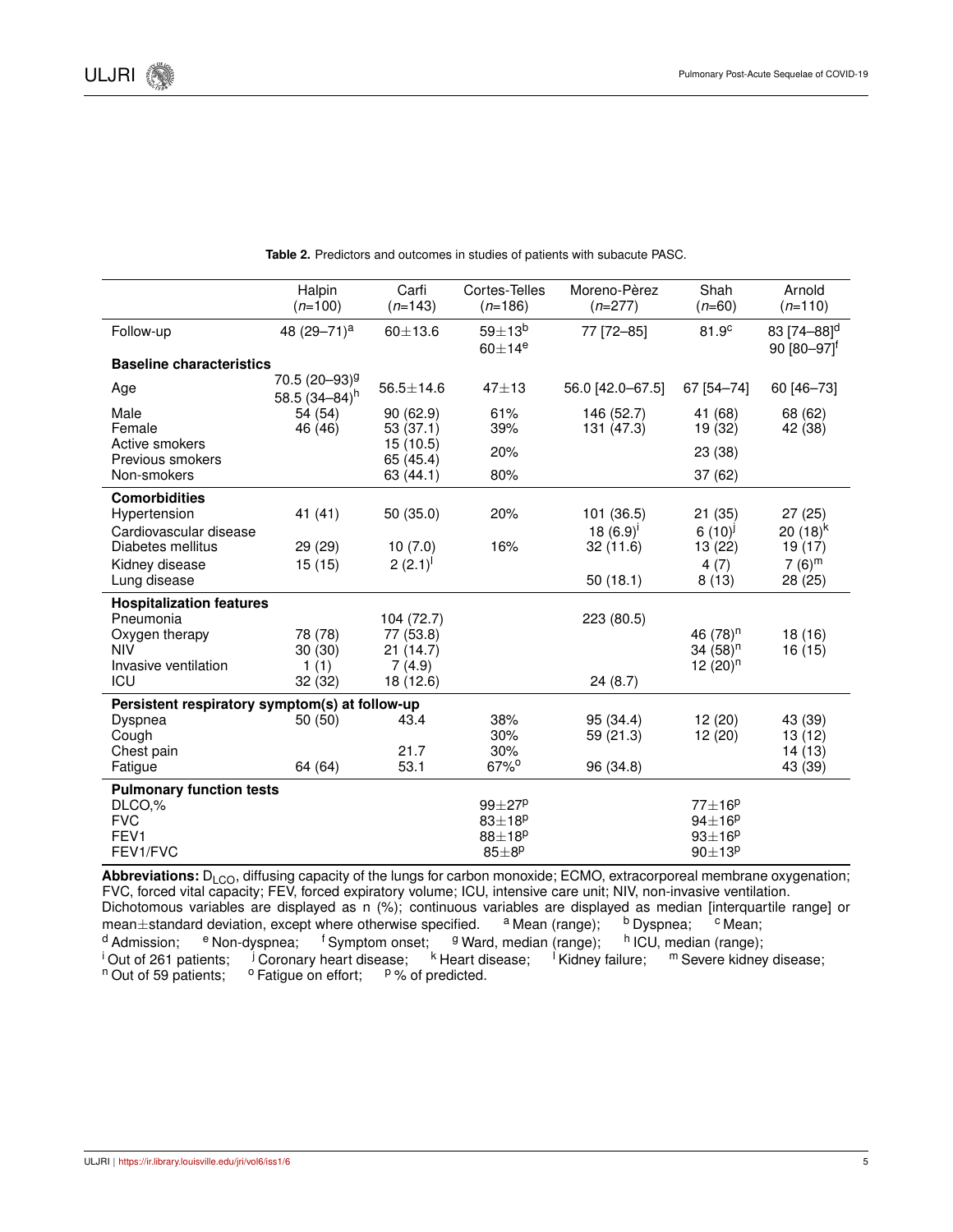| 98 [92-101]<br>3 months<br>Baseline characteristics<br>Current smoker<br>Comorbidities<br>Former smoker<br>Cardiovascular<br>Hypertension<br>Non-smoker<br>Age, years<br>Follow-up<br><b>Diabetes</b><br>Female<br>Male | 60 [52-66]<br>47 (57)<br>36 (43)<br>N/A <sup>c</sup><br>189 [185-195]<br>6 months |          |               |                            |                                                |                        |                  |                                  |                          |                        |
|-------------------------------------------------------------------------------------------------------------------------------------------------------------------------------------------------------------------------|-----------------------------------------------------------------------------------|----------|---------------|----------------------------|------------------------------------------------|------------------------|------------------|----------------------------------|--------------------------|------------------------|
|                                                                                                                                                                                                                         |                                                                                   | 9 months | 12 months     | $(n=201)$                  | $(n=379)$                                      | $(n=238)$              | $(n=215)$        | $(n=134)$                        | $(n=134)$                | $(n=120)$              |
|                                                                                                                                                                                                                         |                                                                                   |          | 348 [341-359] | 141 [110-162]              | 135 [102-175]                                  | $3-4$ months           | 87 [62-109]      | $113(46 - 167)a$                 | 95 [86-107] <sup>b</sup> | $110.9 + 11.1$         |
|                                                                                                                                                                                                                         |                                                                                   |          |               |                            |                                                |                        |                  |                                  |                          |                        |
|                                                                                                                                                                                                                         |                                                                                   |          |               | $44 \pm 11.0$<br>69 (29.4) | 56 [49-63]<br>174 (45.9)                       | $31 [50 - 71]$         | 55 [47-66]       | $59.6 + 14.0$                    | 60 [53-68]               | $63.2 + 15.7$          |
|                                                                                                                                                                                                                         |                                                                                   |          |               |                            |                                                | 142 (59.7)             | 130(60.5)        | 88 (65.7)                        | 79 (59)<br>55 (41)       | 75 (62.5)<br>45 (37.5) |
|                                                                                                                                                                                                                         |                                                                                   |          |               | 142(70.6)                  | 205 (54.1)                                     | 96 (40.3)<br>25 (10.5) | 85 (39.5)        | 46 (34.3)                        |                          |                        |
|                                                                                                                                                                                                                         |                                                                                   |          |               | 6(3.0)                     | 25 (6.6)                                       |                        | 64 (29.8)        | 59 (44.0)                        | 30(22)                   |                        |
|                                                                                                                                                                                                                         | $\frac{4}{\sqrt{2}}$                                                              |          |               | 62(30.8)                   | 128 (33.8)<br>226 (59.6)                       | 74(31.1)               |                  |                                  |                          |                        |
|                                                                                                                                                                                                                         | 83 (100)                                                                          |          |               | 133 (66.2)                 |                                                | 139(58.4)              | 51 (70.2)        | 75 (56.0)                        | 104(78)                  |                        |
|                                                                                                                                                                                                                         |                                                                                   |          |               |                            |                                                |                        |                  |                                  |                          |                        |
|                                                                                                                                                                                                                         |                                                                                   |          |               | 13(6.5)                    | 112 (29.6)                                     | 98 (41.2)              | 67(31.2)         | 55 (41.0)                        | 63 (47)                  | 56 (46.7)              |
|                                                                                                                                                                                                                         |                                                                                   |          |               | $9(4.5)$<br>$4(2.0)$       | 44 (11.6)                                      |                        | $12(5.6)^d$      |                                  |                          |                        |
|                                                                                                                                                                                                                         | <b>ARARA</b><br>SARAR                                                             |          |               |                            | 24 (6.3)                                       | 36(15.1)               | 32(14.9)         | $6(4.5)$<br>31 $(23.1)$          | 29 (22)                  | 26 (21.7)              |
| Kidney disease                                                                                                                                                                                                          |                                                                                   |          |               |                            | 13(3.4)                                        | 15(6.3)                | 3(1.4)           | 6(4.5)                           |                          |                        |
| Lung disease                                                                                                                                                                                                            |                                                                                   |          |               |                            | 32(8.4)                                        |                        | 27 (12.6)        | $19(41.2)^e$                     | 25 (19)                  |                        |
|                                                                                                                                                                                                                         |                                                                                   |          |               |                            |                                                |                        |                  | $11 (8.2)f$<br>3 $(2.2)9$        |                          |                        |
| Hospitalization features                                                                                                                                                                                                |                                                                                   |          |               |                            |                                                |                        |                  |                                  |                          |                        |
| Pneumonia                                                                                                                                                                                                               |                                                                                   |          |               |                            | 222 (58.6)                                     |                        |                  | 134(100)                         |                          |                        |
| $O2$ therapy                                                                                                                                                                                                            | 83 (100)<br>83 (100)                                                              |          |               |                            | $135(60.8)^h$                                  | 72(72.3)               | 111(51.6)        | 116 (87)                         |                          |                        |
| $\geq$                                                                                                                                                                                                                  | 46 (55)                                                                           |          |               |                            |                                                | 49 (20.6)              |                  | 107(79.9)                        |                          |                        |
| Inv vent                                                                                                                                                                                                                | $\frac{4}{2}$                                                                     |          |               |                            | 34 (9.0) <sup>h</sup><br>34 (9.0) <sup>h</sup> | 21(8.8)                |                  | 9(6.7)                           | $15(11)$<br>$30(22)$     |                        |
| $\overline{c}$                                                                                                                                                                                                          |                                                                                   |          |               |                            |                                                | 28 (11.8)              | 40 (18.6)        | 27 (20)                          |                          | 24 (20)                |
| ECMO                                                                                                                                                                                                                    |                                                                                   |          |               |                            |                                                |                        |                  | 1(0.7)                           |                          |                        |
| Persistent respiratory symptoms at follow-up                                                                                                                                                                            |                                                                                   |          |               |                            |                                                |                        |                  |                                  |                          |                        |
| 67(81)<br>Dyspnea                                                                                                                                                                                                       | 25 (30)                                                                           | 10(12)   | 4(5)          | 76 (88.0)                  | 162 (42.7)                                     | 13(5.5)                |                  |                                  | 45/126 (35)              | 50(41.7)               |
| Cough                                                                                                                                                                                                                   |                                                                                   |          |               | 146 (73.0)                 | 23 (6.1)                                       |                        |                  | 80 (59.7)<br>47 (35.1)           | 14/126 (10)              | 20 (16.7)              |
| Chest pain                                                                                                                                                                                                              |                                                                                   |          |               | 152 (76.0)                 | 45 (11.9)                                      | $6(2.5)$<br>1 $(0.4)$  |                  |                                  | 6/126(4)                 |                        |
| Fatigue                                                                                                                                                                                                                 |                                                                                   |          |               | 96 (98.0)                  | 113 (29.8)                                     | 14(5.9)                |                  | (39.6)<br>24 (17.9)<br>53 (39.6) | 32/126 (25)              | 13 (10.8)<br>66 (55.0) |
| Pulmonary function tests                                                                                                                                                                                                |                                                                                   |          |               |                            |                                                |                        |                  |                                  |                          |                        |
| 46 (55)<br>12 (15)<br>$D_{LCO} < 80\%$                                                                                                                                                                                  |                                                                                   |          | 27 (33)       |                            |                                                | 113/219 (51.6)         | 53 (24.7)        |                                  |                          |                        |
| D <sub>LCO</sub> <60%<br>D <sub>LCO</sub> ,%<br>D <sub>LCO</sub> /VA                                                                                                                                                    | 45 (54)<br>11 (13)                                                                |          | 4(5)          |                            |                                                | 34/219 (15.5)          | 13(6.0)          |                                  | 33 (27)                  |                        |
| 77 [67-87                                                                                                                                                                                                               | 76 [68-90]                                                                        |          | 88 [78-101]   |                            |                                                | 79 [69-89]             | 166-08] 88       |                                  | 74 [61-89]               |                        |
|                                                                                                                                                                                                                         |                                                                                   |          |               |                            | $[01]$ $[89-112]$                              |                        | $102$ [90-112]   |                                  |                          |                        |
| $92 [81 - 99]$<br><b>PVC</b>                                                                                                                                                                                            | 94 85-104                                                                         |          | 98 [89-109]   |                            | 106 [95-117]                                   | 98.5 [90-109]          | 106 [96-116]     |                                  | 88 [78-98]               |                        |
| 90 [76-100]<br>FEV1                                                                                                                                                                                                     | 92 [80-101]                                                                       |          | 96 [85-110]   |                            | $107$ [96-117]<br>82 [80-86]                   | 101 [91.5-112.0]       | 103 [92-113]     |                                  | $91 [81 - 102]$          |                        |
| 81 [77-84]<br>FEV1/FVC                                                                                                                                                                                                  | 81 [78-84]                                                                        |          | 82 [79-86]    |                            |                                                |                        | 78.9 [75.3-83.5] |                                  | 96 83-106                |                        |
| Imaging                                                                                                                                                                                                                 |                                                                                   |          |               |                            |                                                |                        |                  |                                  |                          |                        |
| 65 (78)<br>Abnormal CT                                                                                                                                                                                                  | 40 (48)                                                                           | 22 (27)  | 20 (24%)      |                            |                                                |                        |                  |                                  |                          |                        |

f

Chronic obstructive pulmonary disease;

g

History of venous thromboembolism;

 $\epsilon$ 

Out of 222 pneumonia patients;

i

Extreme fatigue;

j % of predicted.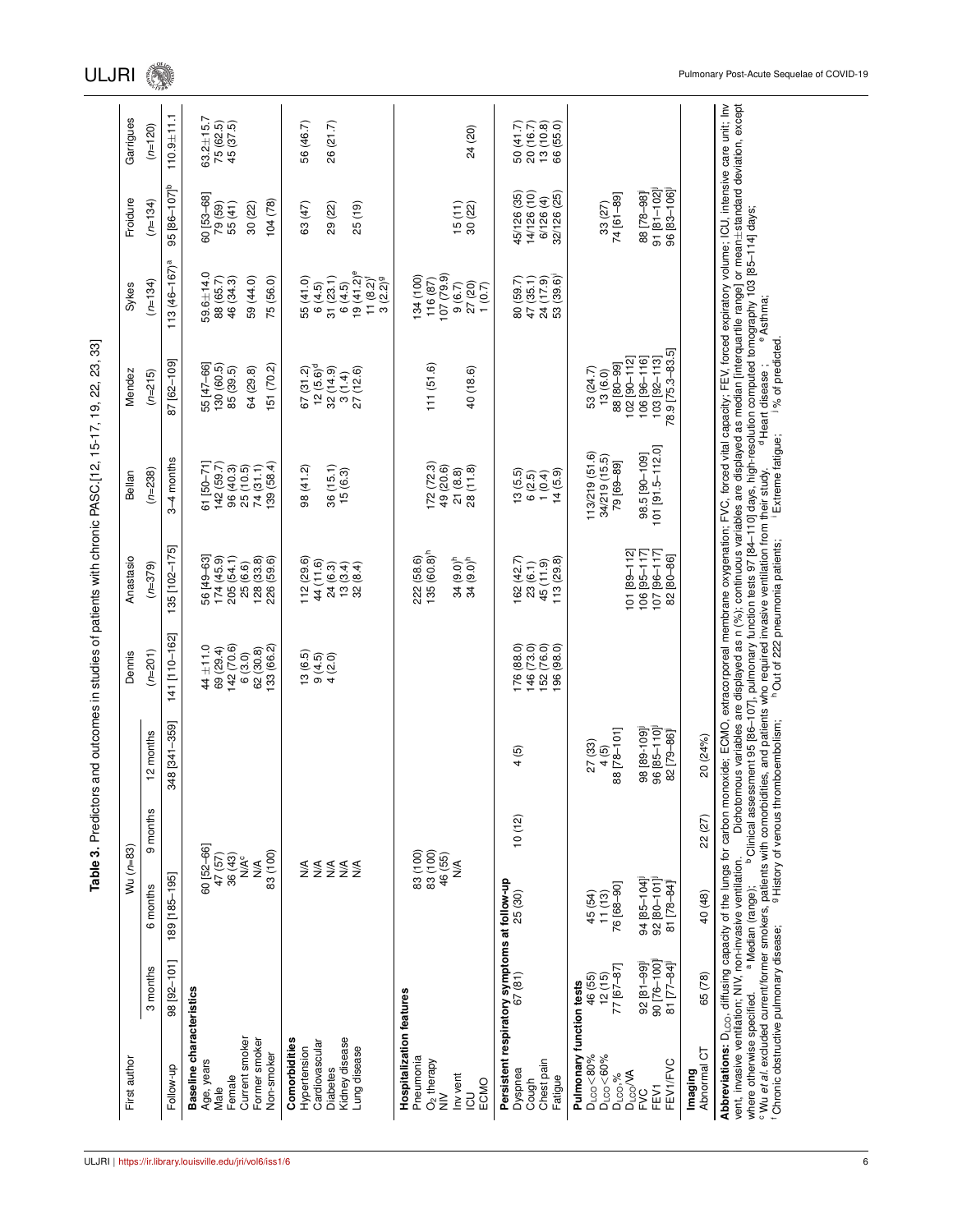|                                    | 3 months        | 6 months                                             | 12 months       | $(n=379)$                  | $(n=238)$        | $(n=215)$             | $(n=134)$            | $(n=186)$    | $(n=60)$                     |
|------------------------------------|-----------------|------------------------------------------------------|-----------------|----------------------------|------------------|-----------------------|----------------------|--------------|------------------------------|
| Baseline characteristics           |                 |                                                      |                 |                            |                  |                       |                      |              |                              |
| Age                                |                 | 60 [52-66]                                           |                 | 56 [49-63]                 | 61 [50-71]       | 55 [47-66]            | 60 [53-68]           | $47 + 13$    | 67 [54-74]                   |
| Male                               |                 | 47 (57)<br>36 (43)                                   |                 | (6.34)(45.9)               | 142 (59.7)       | 130 (60.5)            | 79 (59)<br>55 (41)   | 61%          | 41 (68)                      |
| Female                             |                 |                                                      |                 | 205 (54.1)                 | 96 (40.3)        | 85 (39.5)             |                      | 39%          | 19 (32)                      |
| Active smokers                     |                 | $\circ$                                              |                 | 25 (6.6)                   | 25(10.5)         | 64(29.8)              | 30(22)               | 20%          | 23 (38)                      |
| Previous smokers                   |                 |                                                      |                 | (33.8)                     | 74(31.1)         |                       |                      |              |                              |
| Non-smokers                        |                 | 83 (100)                                             |                 | 226 (59.6)                 | 139 (58.4)       | 151 (70.2)            | 104(78)              | 80%          | 37 (62)                      |
| Comorbidities                      |                 |                                                      |                 |                            |                  |                       |                      |              |                              |
| Hypertension                       |                 |                                                      |                 | 112 (29.6)                 | 98 (41.2)        | 67(31.2)              | 63 (47)              | 20%          | 21 (35)                      |
| Cardiovascular disease             |                 |                                                      |                 | 44 (11.6)                  |                  | 12 (5.6) <sup>a</sup> |                      |              | $6(10)^{b}$                  |
| Diabetes mellitus                  |                 | 00000                                                |                 | 24 (6.3)                   | 36(15.1)         | 32(14.9)              | 29 (22)              | 16%          | 13(22)                       |
| Kidney disease                     |                 |                                                      |                 | (3.4)<br>$\frac{13}{1}$    | 15(6.3)          | 3(1.4)                |                      |              | 4(7)                         |
| Lung disease                       |                 |                                                      |                 | 32(8.4)                    |                  | 27(12.6)              | 25(19)               |              | 8(13)                        |
| Hospitalization features           |                 |                                                      |                 |                            |                  |                       |                      |              |                              |
| Pneumonia                          |                 | 83 (100)                                             |                 | 222 (58.6)                 |                  |                       |                      |              |                              |
| Oxygen therapy                     |                 | 83 (100)                                             |                 | $135(60.8)^c$              | 172(72.3)        | 111(51.6)             |                      |              | 46 (78) <sup>d</sup>         |
| $\geq$                             |                 | 46 (55)                                              |                 |                            | 49 (20.6)        |                       |                      |              | $34 (58)^d$                  |
| nvasive ventilation                |                 | $\circ$                                              |                 | $34(9.0)^c$<br>$34(9.0)^c$ | 21(8.8)          |                       | $15(11)$<br>$30(22)$ |              | $12 (20)^d$                  |
| 3                                  |                 |                                                      |                 |                            | 28 (11.8)        | 40 (18.6)             |                      |              |                              |
| Persistent symptom(s) at follow-up |                 |                                                      |                 |                            |                  |                       |                      |              |                              |
| Dyspnea                            | 67(81)          | 25 (30)                                              | 4(5)            | 162 (42.7)                 | 13(5.5)          |                       | 45° 35)              | 38%          | $12^{t}(20)$<br>$12^{t}(20)$ |
| Cough                              |                 |                                                      |                 | 23(6.1)                    | 6(2.5)           |                       | 14910)               | 30%          |                              |
| Chest pain                         |                 |                                                      |                 | 45 (11.9)                  | 1(0.4)           |                       | 694)                 | 30%          |                              |
| Fatigue                            |                 |                                                      |                 | 113 (29.8) <sup>9</sup>    | 14(5.9)          |                       | 32925)               | 67%h         |                              |
| Pulmonary function tests           |                 |                                                      |                 |                            |                  |                       |                      |              |                              |
| DLCO<80%                           | 46 (55)         | 45 (54)                                              | 27 (33)         |                            | 113(51.6)        | 53 (24.7)             |                      |              |                              |
| $DLOG < 60\%$                      | 12(15)          | $11(13)$<br>$76[68-90]$                              | 4(5)            |                            | 34(15.5)         | 13(6.0)               | 33 (27)              |              |                              |
| DLCO,%                             | $77$ [67-87]    |                                                      | 88 [78-101]     |                            | [69-89]          | 88 80-99              | 74 [61-89]           | $99 + 27%$   | $77 + 16%$                   |
| <b>DLCO/VA</b>                     |                 |                                                      |                 | 101 89-112                 |                  | 102 [90-112]          |                      | $93 \pm 16%$ |                              |
| FVC                                | $92 [81 - 99]$  |                                                      | $98 [89 - 109]$ | 106 [95-117]               | 98.5 [90-109]    | 106 [96-116]          | 88% [78-98]          | $83 + 18%$   | 94±16%                       |
| FEV1                               | 90 $[76 - 100]$ | 94 [85-104] <sup>1</sup><br>92 [80-101] <sup>1</sup> | 96 [85-110]     | 107 [96-117]               | $101$ [91.5-112] | 103 [92-113]          | $91\%$ [81-102]      | $88 + 18%$   | $93 + 16%$                   |
| FEV1/FVC                           | $81$ [77-84]    | $81 [78 - 84]$                                       | $82 [79 - 86]$  | 82 [80-86]                 |                  | 78.9 [75.3-83.5]      | 96% [83-106]         | $85 + 8%$    | $90 + 13$                    |
| Abnormal CT<br>Imaging             | 65 (78)         | 40 (48)                                              | 20 (24)         |                            |                  |                       |                      |              |                              |
|                                    |                 |                                                      |                 |                            |                  |                       |                      |              |                              |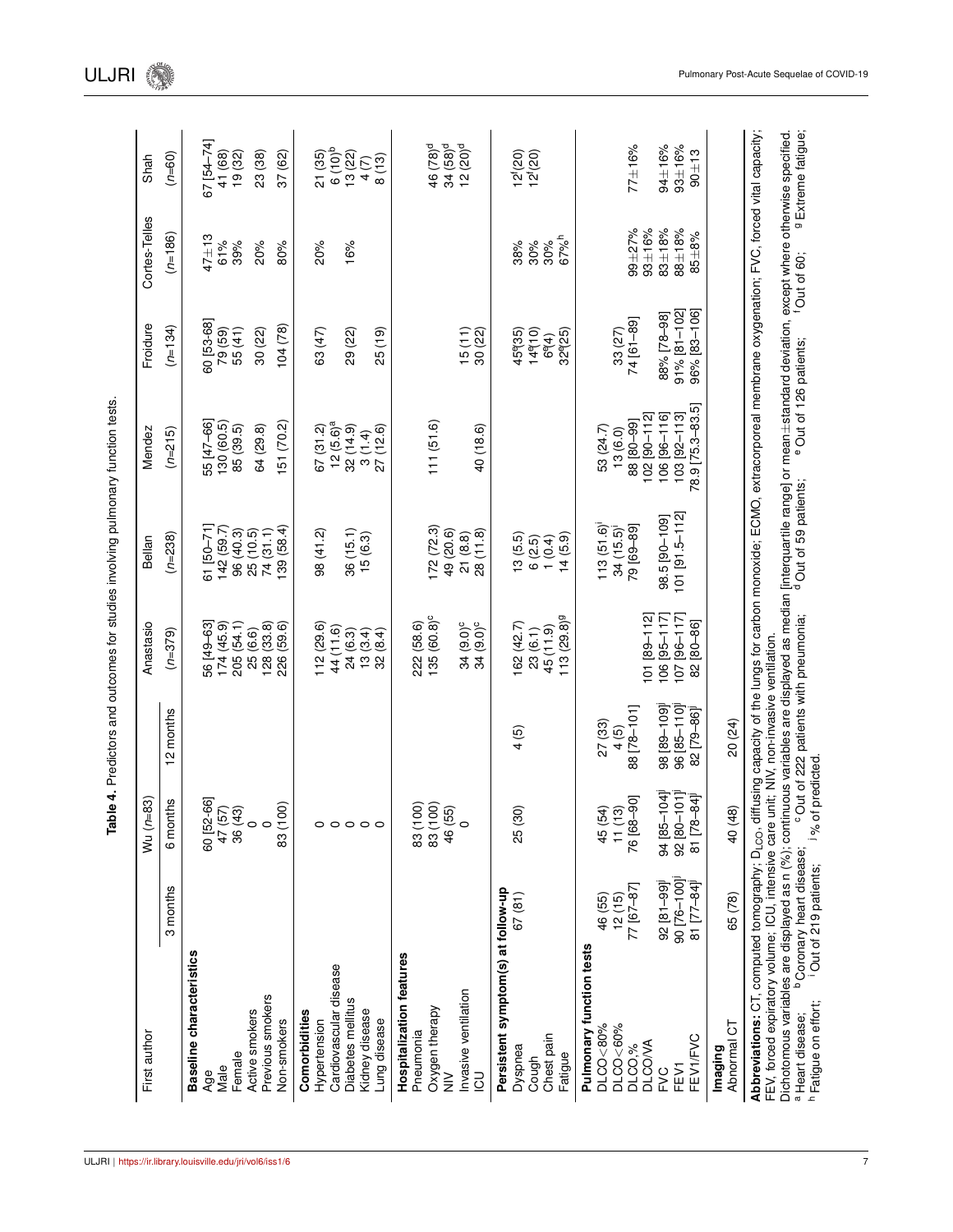

**Received:** August 10, 2021

**Accepted:** February 16, 2022

**Published:** February 21, 2022

**Copyright:** © 2022 The author(s). This original article is brought to you for free and open access by ThinkIR: The University of Louisville's Institutional Repository. For more information, please contact thinkir@louisville.edu. This article is

## **References**

**1.** Collins FS. NIH launches new initiative to study "Long COVID". Available at: [https://www.nih.gov/about-nih/who](https://www.nih.gov/about-nih/who-we-are/nih-director/statements/nih-launches-new-initiative-study-long-covid)[we-are/nih-director/statements/nih-launches-new-initiative](https://www.nih.gov/about-nih/who-we-are/nih-director/statements/nih-launches-new-initiative-study-long-covid)[study-long-covid.](https://www.nih.gov/about-nih/who-we-are/nih-director/statements/nih-launches-new-initiative-study-long-covid) Accessed 7 August 2021.

**2.** SeyedAlinaghi S, Afsahi AM, MohsseniPour M, et al. Late complications of COVID-19; a systematic review of current evidence. Arch Acad Emerg Med **2021**; 9(1):e14. [doi:](http://dx.doi.org/10.22037/aaem.v9i1.1058) [10.22037/aaem.v9i1.1058.](http://dx.doi.org/10.22037/aaem.v9i1.1058) [PMID: 33681819.](https://pubmed.ncbi.nlm.nih.gov/33681819/)

**3.** Nasserie T, Hittle M, Goodman SN. Assessment of the frequency and variety of persistent symptoms among patients with COVID-19: A systematic review. JAMA Netw Open **2021**; 4(5):e2111417. [doi: 10.1001/jamanetworkopen.2021.11417.](http://dx.doi.org/10.1001/jamanetworkopen.2021.11417) [PMID: 34037731.](https://pubmed.ncbi.nlm.nih.gov/34037731/)

**4.** Salamanna F, Veronesi F, Martini L, Landini MP, Fini M. Post-COVID-19 syndrome: The persistent symptoms at the post-viral stage of the disease. A systematic review of the current data. Front Med (Lausanne) **2021**; 8:653516. [doi:](http://dx.doi.org/10.3389/fmed.2021.653516) [10.3389/fmed.2021.653516.](http://dx.doi.org/10.3389/fmed.2021.653516) [PMID: 34017846.](https://pubmed.ncbi.nlm.nih.gov/34017846/)

**5.** Iqbal FM, Lam K, Sounderajah V, Clarke JM, Ashrafian H, Darzi A. Characteristics and predictors of acute and chronic post-COVID syndrome: A systematic review and meta-analysis. EClinicalMedicine **2021**; 36:100899. [doi:](http://dx.doi.org/10.1016/j.eclinm.2021.100899) [10.1016/j.eclinm.2021.100899.](http://dx.doi.org/10.1016/j.eclinm.2021.100899) [PMID: 34036253.](https://pubmed.ncbi.nlm.nih.gov/34036253/)

**6.** Cares-Marambio K, Montenegro-Jiménez Y, Torres-Castro R, et al. Prevalence of potential respiratory symptoms in survivors of hospital admission after coronavirus disease 2019 (COVID-19): A systematic review and metaanalysis. Chron Respir Dis **2021**; 18:14799731211002240. [doi: 10.1177/14799731211002240.](http://dx.doi.org/10.1177/14799731211002240) [PMID: 33729021.](https://pubmed.ncbi.nlm.nih.gov/33729021/)

**7.** Torres-Castro R, Vasconcello-Castillo L, Alsina-Restoy X, et al. Respiratory function in patients postinfection by COVID-19: A systematic review and metaanalysis. Pulmonology **2021**; 27(4):328-37. [doi:](http://dx.doi.org/10.1016/j.pulmoe.2020.10.013) [10.1016/j.pulmoe.2020.10.013.](http://dx.doi.org/10.1016/j.pulmoe.2020.10.013) [PMID: 33262076.](https://pubmed.ncbi.nlm.nih.gov/33262076/)

**8.** Datta SD, Talwar A, Lee JT. A proposed framework and timeline of the spectrum of disease due to SARS-CoV-2 infection: illness beyond acute infection and public health implications. JAMA **2020**; 324(22):2251-2. [doi:](http://dx.doi.org/10.1001/jama.2020.22717) [10.1001/jama.2020.22717.](http://dx.doi.org/10.1001/jama.2020.22717) [PMID: 33206133.](https://pubmed.ncbi.nlm.nih.gov/33206133/)

**9.** Nalbandian A, Sehgal K, Gupta A, et al. Post-acute COVID-19 syndrome. Nat Med **2021**; 27(4):601-15. [doi:](http://dx.doi.org/10.1038/s41591-021-01283-z) [10.1038/s41591-021-01283-z.](http://dx.doi.org/10.1038/s41591-021-01283-z) [PMID: 33753937.](https://pubmed.ncbi.nlm.nih.gov/33753937/)

distributed under the terms of the Creative Commons Attribution 4.0 International License (CC BY 4.0), which permits unrestricted use, distribution, and reproduction in any medium, provided the original author and source are credited.

**Funding Source:** The author(s) received no specific funding for this work.

**Conflict of Interest:** All authors declared no conflict of interest in relation to the main objective of this work.

**10.** Anastasio F, Barbuto S, Scarnecchia E, et al. Mediumterm impact of COVID-19 on pulmonary function, functional capacity and quality of life. Eur Respir J **2021**; 58(3). [doi:](http://dx.doi.org/10.1183/13993003.04015-2020) [10.1183/13993003.04015-2020.](http://dx.doi.org/10.1183/13993003.04015-2020) [PMID: 33574080.](https://pubmed.ncbi.nlm.nih.gov/33574080/)

**11.** Arnold DT, Hamilton FW, Milne A, et al. Patient outcomes after hospitalisation with COVID-19 and implications for follow-up: Results from a prospective UK cohort. Thorax **2021**; 76(4):399-401. [doi: 10.1136/thoraxjnl-2020-216086.](http://dx.doi.org/10.1136/thoraxjnl-2020-216086) [PMID: 33273026.](https://pubmed.ncbi.nlm.nih.gov/33273026/)

**12.** Bellan M, Soddu D, Balbo PE, et al. Respiratory and psychophysical sequelae among patients With COVID-19 four months after hospital discharge. JAMA network open **2021**; 4(1):e2036142. [doi: 10.1001/jamanetworkopen.2020.36142.](http://dx.doi.org/10.1001/jamanetworkopen.2020.36142) [PMID: 33502487.](https://pubmed.ncbi.nlm.nih.gov/33502487/)

**13.** Carfì A, Bernabei R, Landi F. Persistent symptoms in patients after acute COVID-19. JAMA **2020**; 324(6):603-5. [doi:](http://dx.doi.org/10.1001/jama.2020.12603) [10.1001/jama.2020.12603.](http://dx.doi.org/10.1001/jama.2020.12603) [PMID: 32644129.](https://pubmed.ncbi.nlm.nih.gov/32644129/)

14. Cortés-Telles A, López-Romero S, Figueroa-Hurtado E, et al. Pulmonary function and functional capacity in COVID-19 survivors with persistent dyspnoea. Respir Physiol Neurobiol **2021**; 288:103644. [doi: 10.1016/j.resp.2021.103644.](http://dx.doi.org/10.1016/j.resp.2021.103644) [PMID: 33647535.](https://pubmed.ncbi.nlm.nih.gov/33647535/)

**15.** Dennis A, Wamil M, Alberts J, et al. Multiorgan impairment in low-risk individuals with post-COVID-19 syndrome: a prospective, community-based study. BMJ Open **2021**; 11(3):e048391. [doi: 10.1136/bmjopen-2020-048391.](http://dx.doi.org/10.1136/bmjopen-2020-048391) [PMID:](https://pubmed.ncbi.nlm.nih.gov/33785495/) [33785495.](https://pubmed.ncbi.nlm.nih.gov/33785495/)

**16.** Froidure A, Mahsouli A, Liistro G, et al. Integrative respiratory follow-up of severe COVID-19 reveals common functional and lung imaging sequelae. Respir Med **2021**; 181:106383. [doi: 10.1016/j.rmed.2021.106383.](http://dx.doi.org/10.1016/j.rmed.2021.106383) [PMID:](https://pubmed.ncbi.nlm.nih.gov/33839588/) [33839588.](https://pubmed.ncbi.nlm.nih.gov/33839588/)

**17.** Garrigues E, Janvier P, Kherabi Y, et al. Post-discharge persistent symptoms and health-related quality of life after hospitalization for COVID-19. J Infect **2020**; 81(6):e4-e6. [doi:](http://dx.doi.org/10.1016/j.jinf.2020.08.029) [10.1016/j.jinf.2020.08.029.](http://dx.doi.org/10.1016/j.jinf.2020.08.029) [PMID: 32853602.](https://pubmed.ncbi.nlm.nih.gov/32853602/)

**18.** Halpin SJ, McIvor C, Whyatt G, et al. Postdischarge symptoms and rehabilitation needs in survivors of COVID-19 infection: A cross-sectional evaluation. J Med Virol **2021**; 93(2):1013-22. [doi: 10.1002/jmv.26368.](http://dx.doi.org/10.1002/jmv.26368) [PMID: 32729939.](https://pubmed.ncbi.nlm.nih.gov/32729939/)

**19.** Méndez R, Latorre A, González-Jiménez P, et al. Reduced diffusion capacity in COVID-19 survivors. Ann Am Thorac Soc **2021**; 18(7):1253-5. [doi:](http://dx.doi.org/10.1513/AnnalsATS.202011-1452RL) [10.1513/AnnalsATS.202011-1452RL.](http://dx.doi.org/10.1513/AnnalsATS.202011-1452RL) [PMID: 33472019.](https://pubmed.ncbi.nlm.nih.gov/33472019/)